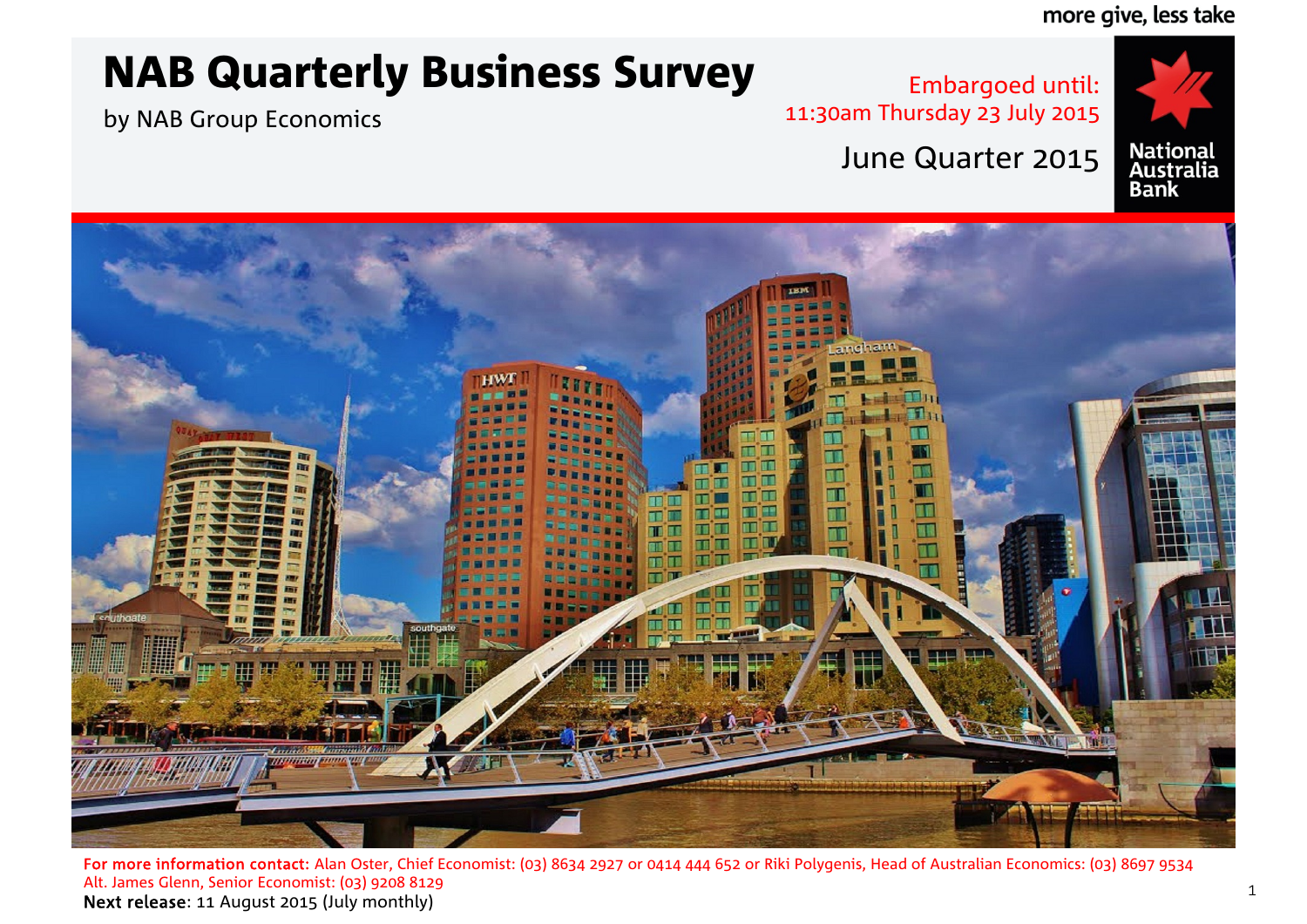# <span id="page-1-0"></span>**Key Points:**

- • The June quarter NAB Business Survey confirms the trend of gradually improving near-term indicators, but with a somewhat patchy longer term outlook. Business confidence strengthened in Q2 to +4 index points (from 0 points), which is its highest level since Q3 2014 and consistent with the long-run average for the series. Conditions were also marginally better in Q2, up 1 to +4 index points, which is above the long-run average level. Despite the improvement, both confidence and conditions in the monthly survey finished the quarter significantly higher (+10 and +11 point respectively). Encouragingly, firms expectations for future activity improved as well.
- • While Australia continues to face a 'patchwork' economy, the Q2 Survey finally gave some indication that positive momentum is broadening across sectors. In particular, confidence is now positive for all industries outside of the mining sector. This is not the case for conditions, although fewer industries had negative conditions in Q2 than last quarter. Service sectors continue to outperform by a large margin in terms of conditions, but confidence is more varied. Responses from mining firms continue to be affected by lower commodity prices and falling investment, while industries sensitive to interest rates and AUD look to be doing better. Retail may also have been buoyed by the Governments small business incentives in the Budget.
- • Leading indicators from the survey remain patchy. Forward orders were down slightly and are at subdued levels. Firms' expectations for conditions in 3 and 12 months time both improved, as did conditions in the 'bellwether' wholesale industry – although the level remains very weak. Perhaps most concerning is that capacity utilisation was unchanged and capex plans for the next 12 months eased back (albeit still elevated). The ABS Capital Expenditure Survey, however, suggests a much weaker outcome for non-mining investment.
- • Product price inflation was relatively subdued at an annualised rate of 0.9% (0.2% in the quarter), reflecting both modest labour cost growth and softer purchase cost inflation. In contrast, retail prices accelerated (in contrast with lower official underlying inflation in Q2).
- • Despite some volatility, the AUD during the Q2 survey period was broadly similar to what it was last quarter. Unsurprisingly then, the proportion of firms reporting adverse effects from the currency was barely changed. Looking over a longer period (12 months), most industries appear to have seen a benefit from AUD depreciation. Retail, transport & utilities and wholesale are the exceptions, possibly reflecting higher import costs. Firms also showed more preference towards employing more defence measures to manage currency risk.

| Table 1: Key quarterly business statistics* |          |                       |        |                                                                                                                 |                    |                       |        | <b>Contents</b>                   |    |
|---------------------------------------------|----------|-----------------------|--------|-----------------------------------------------------------------------------------------------------------------|--------------------|-----------------------|--------|-----------------------------------|----|
|                                             | 2014a4   | 2015q1<br>Net balance | 2015a2 |                                                                                                                 | 2014 <sub>a4</sub> | 2015a1<br>Net balance | 2015q2 | Key points                        |    |
| Business confidence                         | 2        | 0                     | 4      | Trading                                                                                                         | 10                 |                       | 11     | <b>Analysis</b>                   |    |
| <b>Business conditions</b>                  |          |                       |        | Profitability                                                                                                   | 6                  |                       | 4      | <b>Forward indicators</b>         |    |
| Current                                     | 5        | 3                     | 4      | Employment                                                                                                      |                    | 0                     | -1     |                                   | 4  |
| Next 3 months                               | 9        | 8                     | 10     | Forward orders                                                                                                  |                    | 2                     |        | <b>Implications for forecasts</b> | 6  |
| Next 12 months                              | 22       | 18                    | 19     | Stocks                                                                                                          |                    |                       | 0      |                                   |    |
| Capex plans (next 12)                       | 21       | 21                    | 18     | Exports                                                                                                         |                    |                       |        | Labour market                     |    |
|                                             | % change |                       |        |                                                                                                                 |                    |                       |        | Inflation & labour costs          | 9  |
| Labour costs                                | 0.4      | 0.3                   | 0.4    | <b>Retail prices</b>                                                                                            | 0.2                | 0.3                   | 0.7    |                                   |    |
| Purchase costs                              | 0.5      | 0.5                   | 0.4    |                                                                                                                 |                    |                       |        | <b>Business &amp; the AUD</b>     | 11 |
| Final products prices                       | 0.2      | 0.2                   | 0.2    | Capacity utilisation rate                                                                                       | 80.4               | 80.9                  | 80.9   | More details                      | 13 |
|                                             |          |                       |        | ** All data seasonally adjusted except purchase costs and exports. Fieldwork for this Survey was conducted from |                    |                       |        |                                   |    |

 $\frac{1}{25}$  May to 11 June 2015, covering over 900 firms across the non-farm business sector.  $\frac{15}{25}$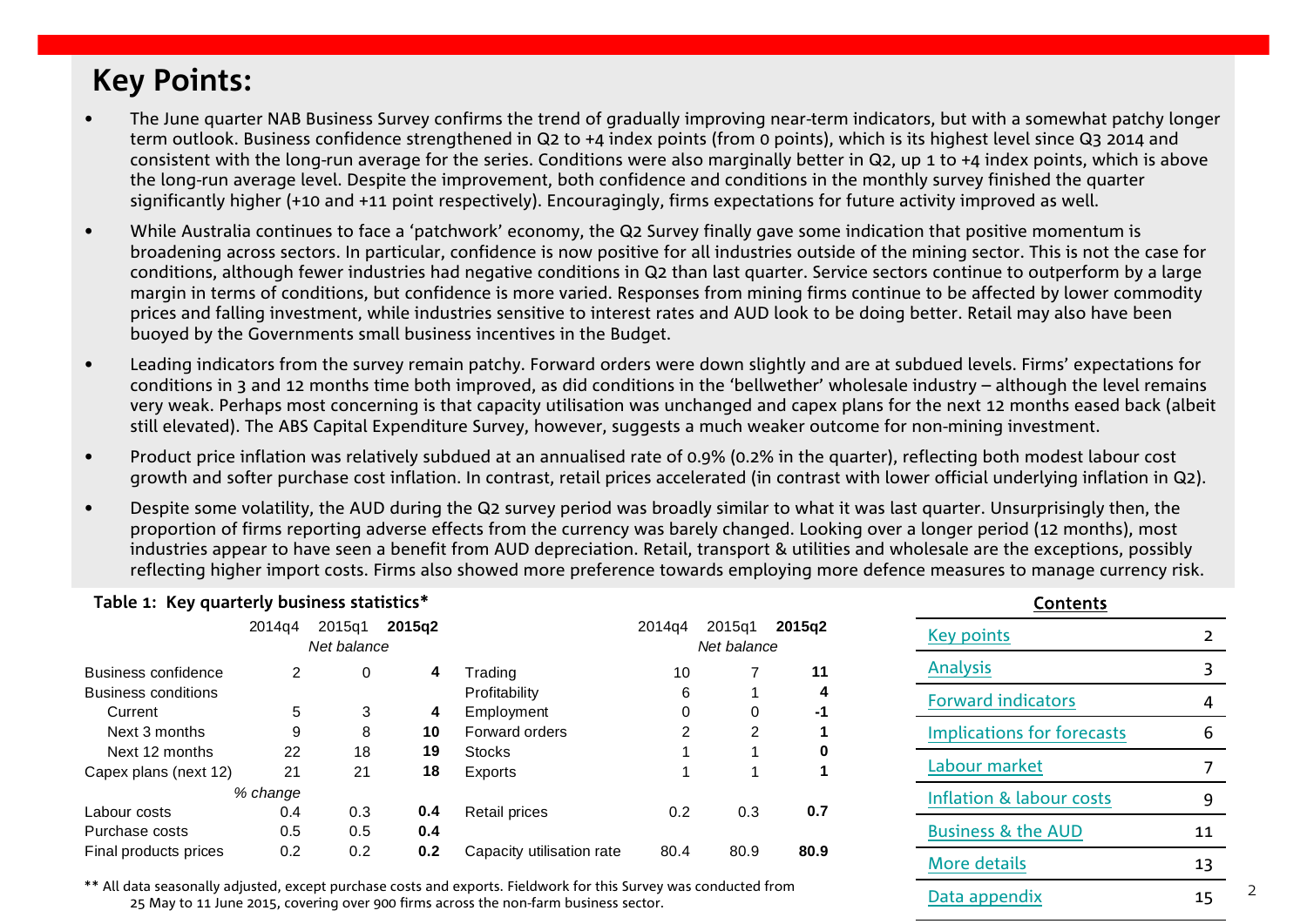# <span id="page-2-0"></span>**Analysis**

- • Business conditions were up marginally in the June quarter, rising to +4 points (from +3), while the more timely monthly survey showed much more significant improvement in the business environment over the course of the quarter. This outcome for the quarter is above the long-run average of +1 index point, suggesting that domestic demand growth in Q2 may have been closer to trend (see p6). By component, trading and profitability were both higher (the former at its highest level since 2009), while employment softened further and is the only component of the index that is negative. Business conditions continue to show a patchwork economy, although the number of industries with negative conditions has fallen. Still, much of the strength remains restricted to a narrow subset of (largely services based) industries. Despite the rise in conditions, forward orders were a little lower in the quarter, indicating only moderate momentum for business in the near-term. In contrast, expected future conditions (3 & 12 month ahead) improved.
- •• Firms' confidence jumped 4 points (to +4), which is consistent with the long-run average levels. The rise in confidence comes despite ongoing uncertainty in the global economy and sluggish domestic demand, but is somewhat consistent with strengthening near-term indicators – including rising business conditions. A lower AUD and oil prices, strong residential markets (in the big eastern states) plus the RBA's rate cuts this year are helping confidence as well. Confidence is now positive in all industries but mining, with retail now the most confident (up 10 to +14 points). This is a little surprising in light of sketchy consumer confidence, but the small business incentives from the Federal Budget appear to be helping.





**Business Conditions components (net bal, s.a.)**

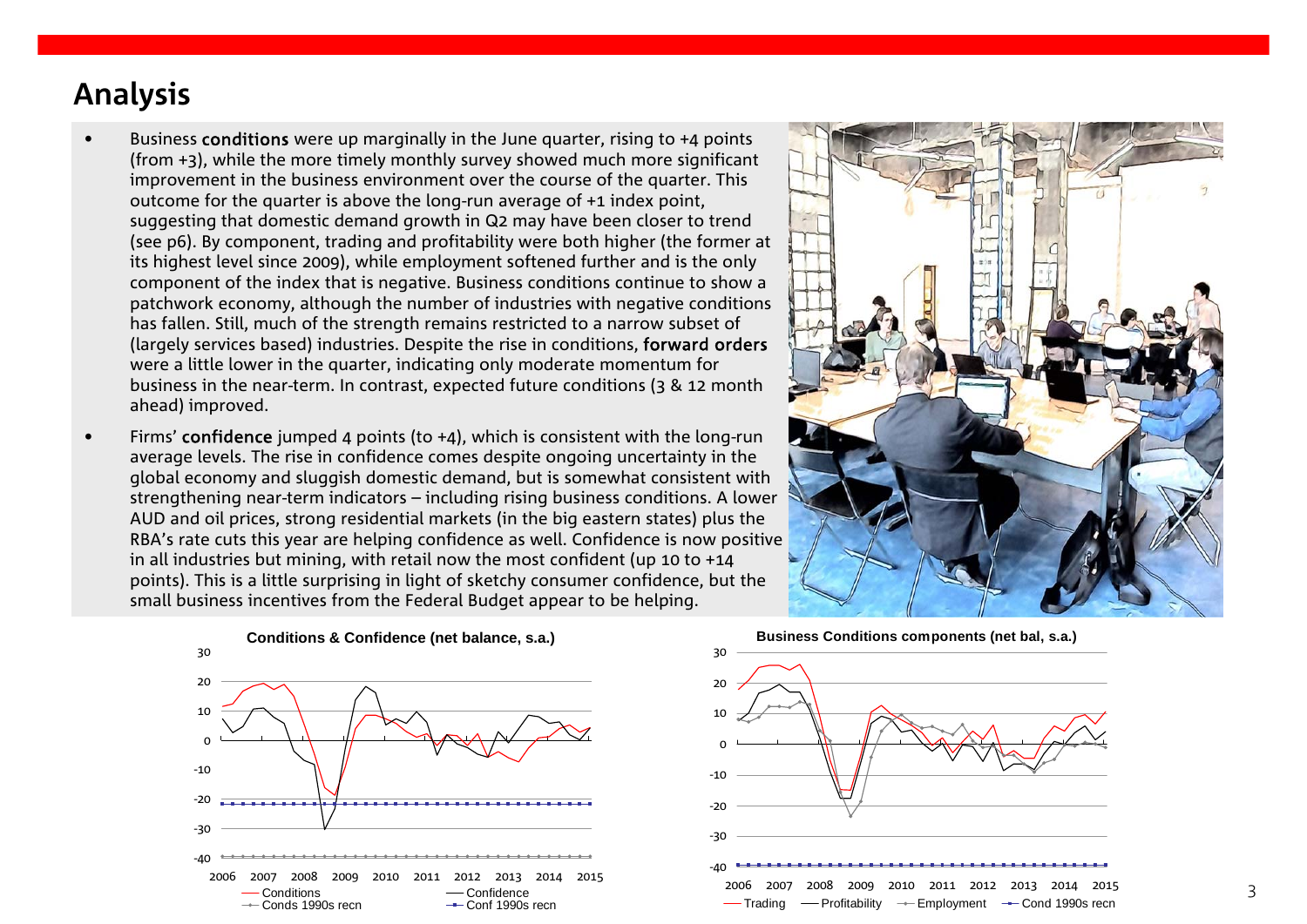# <span id="page-3-0"></span>**Forward indicators**

- • Despite NAB Economics' expectation for domestic demand to remain soft, firms' expectations for activity in their own business lifted in Q2, although both near and medium-term expectations are still below recent peaks. An improvement is consistent with strengthening confidence levels so far this year. Other leading indicators are generally mixed. Forward orders were down slightly and are subdued at just +1 index point, and expected orders (3 months) eased as well. Conditions in the 'bellwether' wholesale industry improved, but continue to be very weak with this industry heavily impacted by AUD depreciation (see page 11). Orders are highest in construction (+6), consistent with strong residential building approvals, and weakest in mining (-23).
- • Stocks can also be an indicator of near-term activity. Although trading conditions remained positive, the relatively moderate orders index and eroding confidence seem to be discouraging firms from re-stocking more aggressively, particularly given limited prospects for stronger demand in the short term. Expected stocks (3 months ahead) remained at zero, but improved.



### **Expectations for 'own business' conditions lift slightly**

#### **Orders recovery stalls at moderate levels**

### **Lacklustre orders is discouraging more aggressive re-stocking**

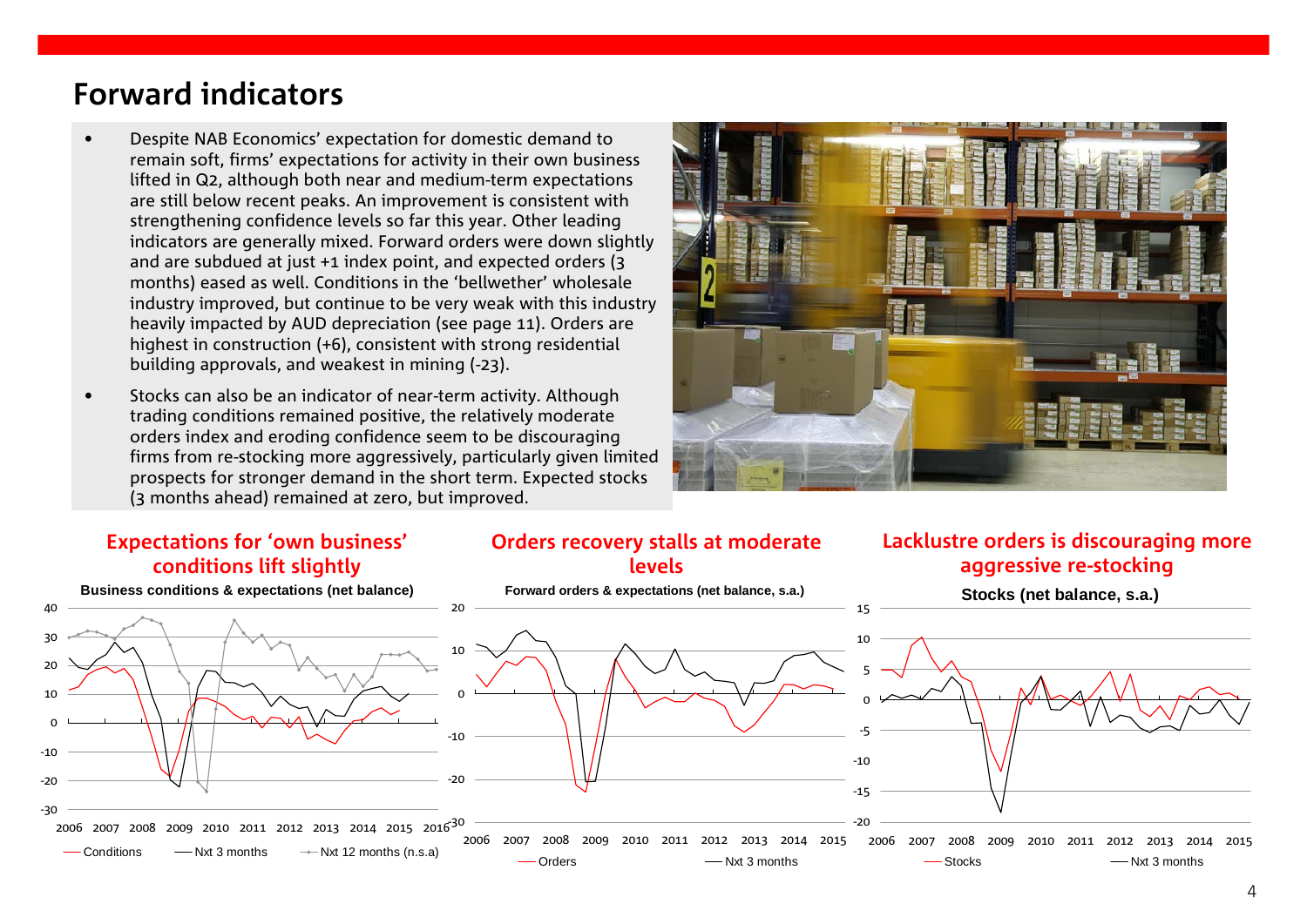# **Forward indicators (cont.)**

•

- • Capacity utilisation in Q2 was unchanged at 80.9%, which is above long-run average levels, while the more timely monthly survey suggested a notable reduction in spare capacity late in the quarter. The upward trend in utilisation rates is an encouraging sign for future business investment activity, but while less spare capacity provides less of a constraint, firms are still requiring very high rates of return before committing to new investment projects (see June NAB Monthly Business Survey). Capacity utilisation rates vary across industries, with rates in retail and other service sectors above longrun average, while all others are below average (mining is lowest). 85
- According to the NAB survey measure of business capital expenditure, current business investment activity has lifted from the lows of recent years, and hit its highest level since late 2013 in Q2. The mining capex index for Q2 was the worst performing among the major industries, at -23 points, followed by transport/utilities at -3 points. Construction capex was surprisingly weak (-2) which likely reflects a sharp drop in mining construction activity – offsetting stronger residential construction. In contrast, current capex is highest in recreation & personal services (+23), followed by retail (+21). Nevertheless, the NAB expected capex index suggests growth may lift notably in the next 12 months, even though expectations eased in Q2. However, mining investment is under represented in our survey, meaning the degree of offset coming from the mining sector may not be fully captured. Capex expectations 12 months ahead are negative for mining and wholesale, but positive elsewhere.

### **Capacity utilisation rates are trending upward – lowering constraint on capex**

#### **Capacity Utilisation (per cent, s.a.)**



## **Spare mining capacity rising as investment boom ends**



<sup>1990</sup> 1992 1994 1996 1998 2000 2002 2004 2006 2008 2010 2012 2014 Source: NAB Economics

### **Capex intentions suggests a return of non-mining investment**



### **ABS survey showing further falls in non-mining investment** Capital Expenditure

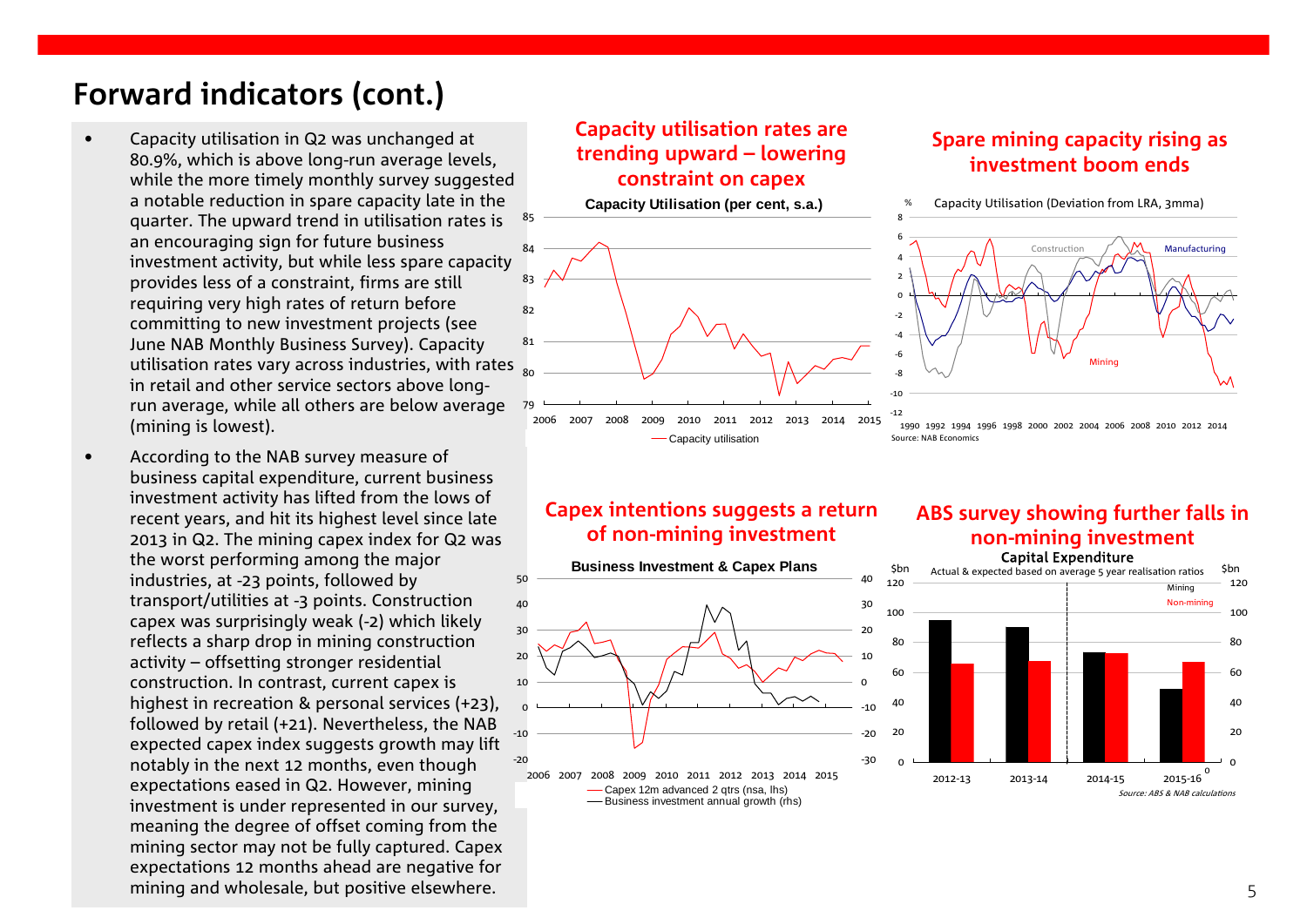## <span id="page-5-0"></span>**Implications for forecasts** For more information see latest Global & Australian Forecasts

- • Our model of 6-monthly annualised demand growth, using forward orders as a predictor, has continued to suggest stronger growth than the national accounts, although the gap narrowed in Q1 2015. Nevertheless, applying forward orders from Q2 to our model suggests that predicted demand growth will lift a little more in Q2.
- • In contrast, our business conditions model under-predicted GDP growth in Q1. Based on robust business conditions in June, our model implies further improvements in GDP growth for Q2.
- • However, applying business conditions derived from our 'wholesale leading indicator' would imply somewhat weaker GDP growth in the coming quarter than the actual index, although this sector does appear more adversely impacted by the depreciation of the AUD. Wholesale conditions are currently -8 points, while transport and utilities (another intermediate industry that can provide leading signals) are also negative at -7 points.



#### **Orders point to stable better domestic demand**



### **Conditions point to up-tick in GDP**

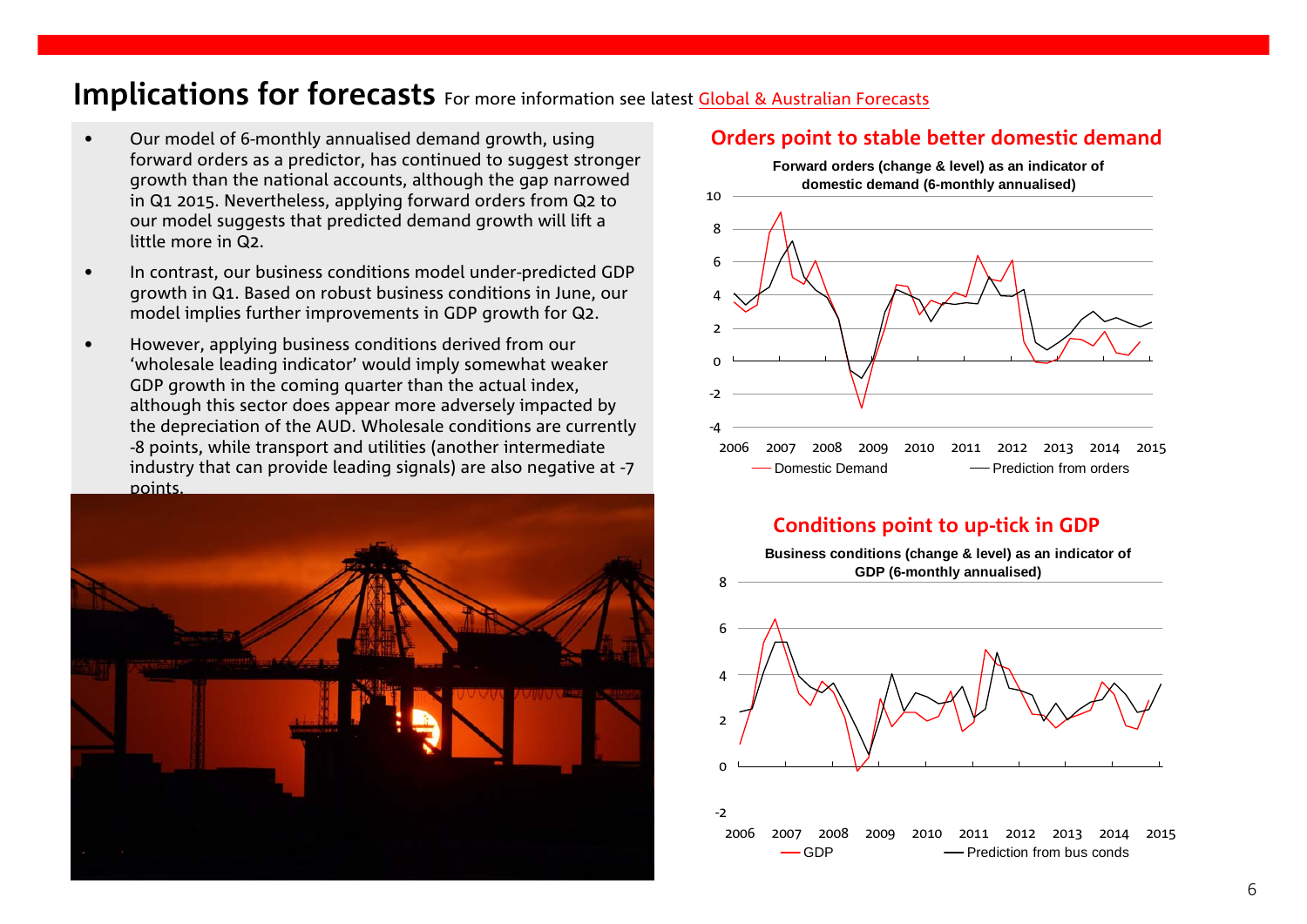# <span id="page-6-0"></span>**Labour Market**

- • The employment index was slightly softer in Q2 (down 1 to -1 index points), suggesting relatively modest rates of employment growth. This would be consistent with our view that unemployment will remain elevated for some time. Despite a drop in the employment index, average hours worked rose to 39.8 hours (from 39.7 hours) in Q2 2015, but this follows a much larger fall last quarter; ABS data show average hours work were down slightly in Q2.
- • Near-term employment expectations were unchanged at a soft 0 index points, but it is encouraging to see longer-term expectations pick up. Soft near-term demand is somewhat consistent with our forecast for the unemployment rate to hold around 6¼% from late 2015, but is counter to recent trends in ABS statistics. Official labour employment growth has lowered the unemployment rate. The unemployment rate eased to 5.9% in May, although it lifted back to 6% in June.
- •Firms continue to report relative ease finding suitable labour.



### **Longer-term employment expectations up**



### **Labour still relatively easy to find Average hours marginally higher**

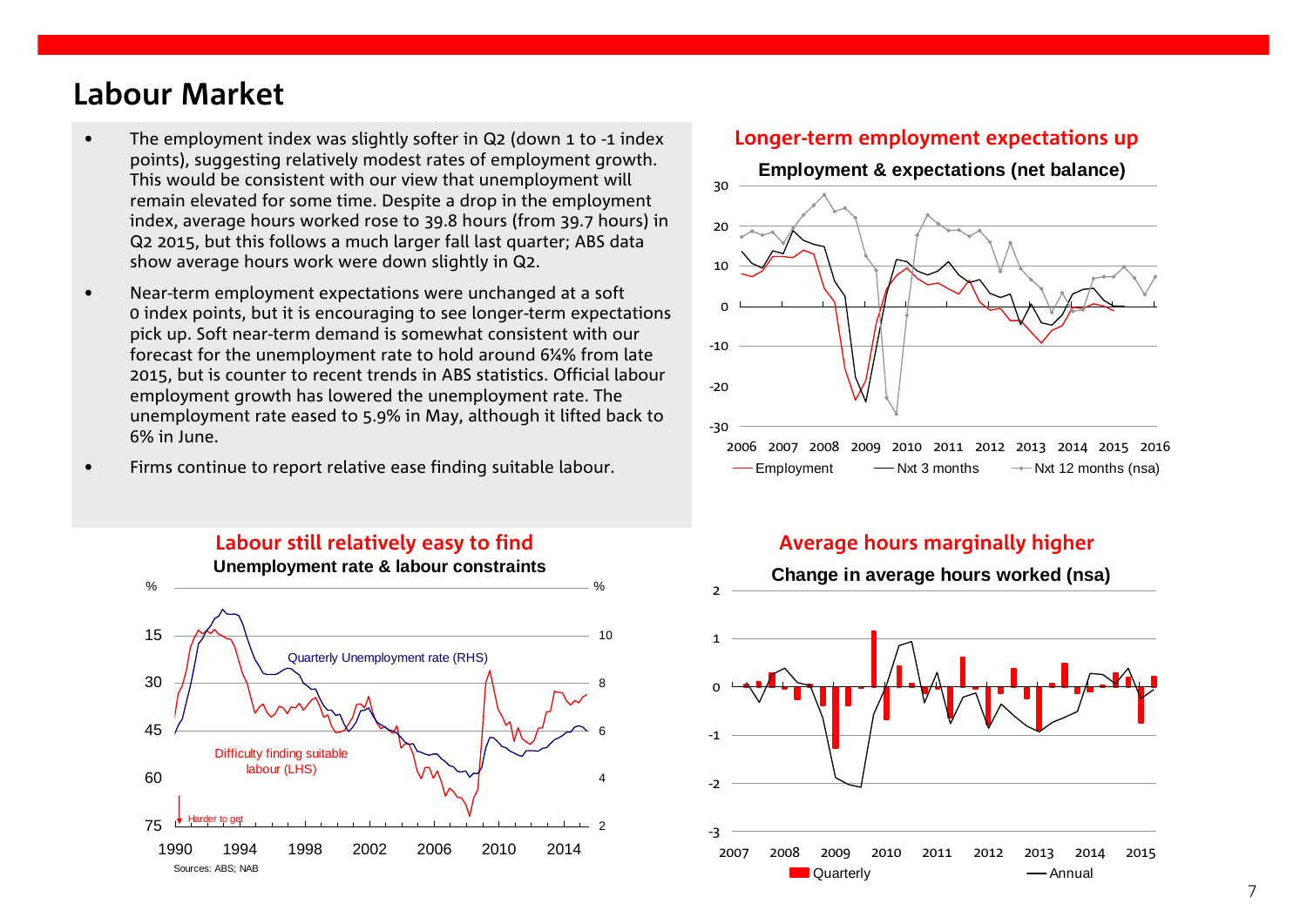# **Labour Market (cont.)**



# **Major constraints on firm output & profits**

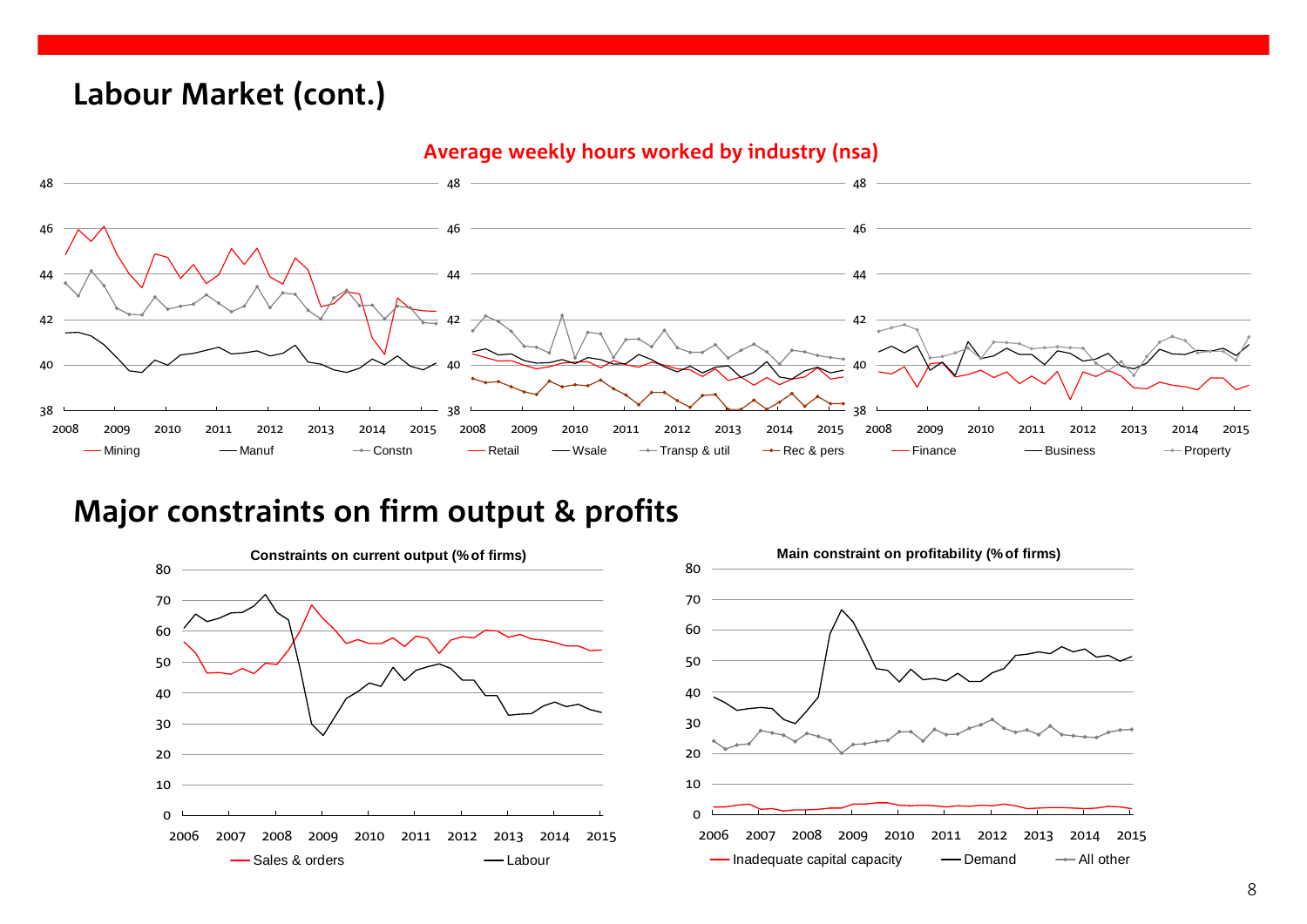# <span id="page-8-0"></span>**Inflation pressures**

- • With capacity utilisation rates on the rise, the potential for inflation pressures to emerge rises as well. Indeed, the survey is suggesting an up-tick in inflationary pressures during Q2. Inflation pressures are particularly prevalent in retail, while aggregate price inflation is still relatively subdued. Final product prices growth lifted to a still relatively modest 0.9% annualised. Purchase cost inflation was a little softer in Q2, while labour cost inflation was a little stronger (both were 0.4% at a quarterly rate).
- • Retail price inflation accelerated the most in the quarter (up 0.3 ppts to 0.7%, quarterly rate), while recreation & personal services and manufacturing output inflation decelerated. Mining prices continued to fall, but by less than firms reported last quarter (from -1.2% to - 1.0% at a quarterly rate) – deflation is consistent with falling commodity prices. Quarterly prices growth was strongest in retail and wholesale (0.7% & 0.6% in the quarter respectively). In the survey, a number of retail and wholesale firms indicated they were raising prices in response to the falling AUD. There was mixed evidence of this in the official CPI release for Q2, although this may flow through in coming quarters.
- • Labour and purchase costs have continued to outstrip growth in firms' final product prices, and consequently the survey's profit margins index remains very weak – despite some improvement in the quarter. After easing in Q2, purchase cost are now in line with labour costs although slack in the labour market is still keeping labour costs fairly subdued. Some firms are indicating that AUD depreciation has contributed to their purchase costs. With the AUD expected to continue on a downward track into early 2016, importing firms are likely to experience ongoing pressure from purchase costs. However, already soft global inflation pressures (particularly in China) should help provide some offset for imported goods – providing some relief for both firms and households.

# **Price growth broadly steady, although retail**



# **inflation up sharply Retail price growth up, but ABS core CPI eased**

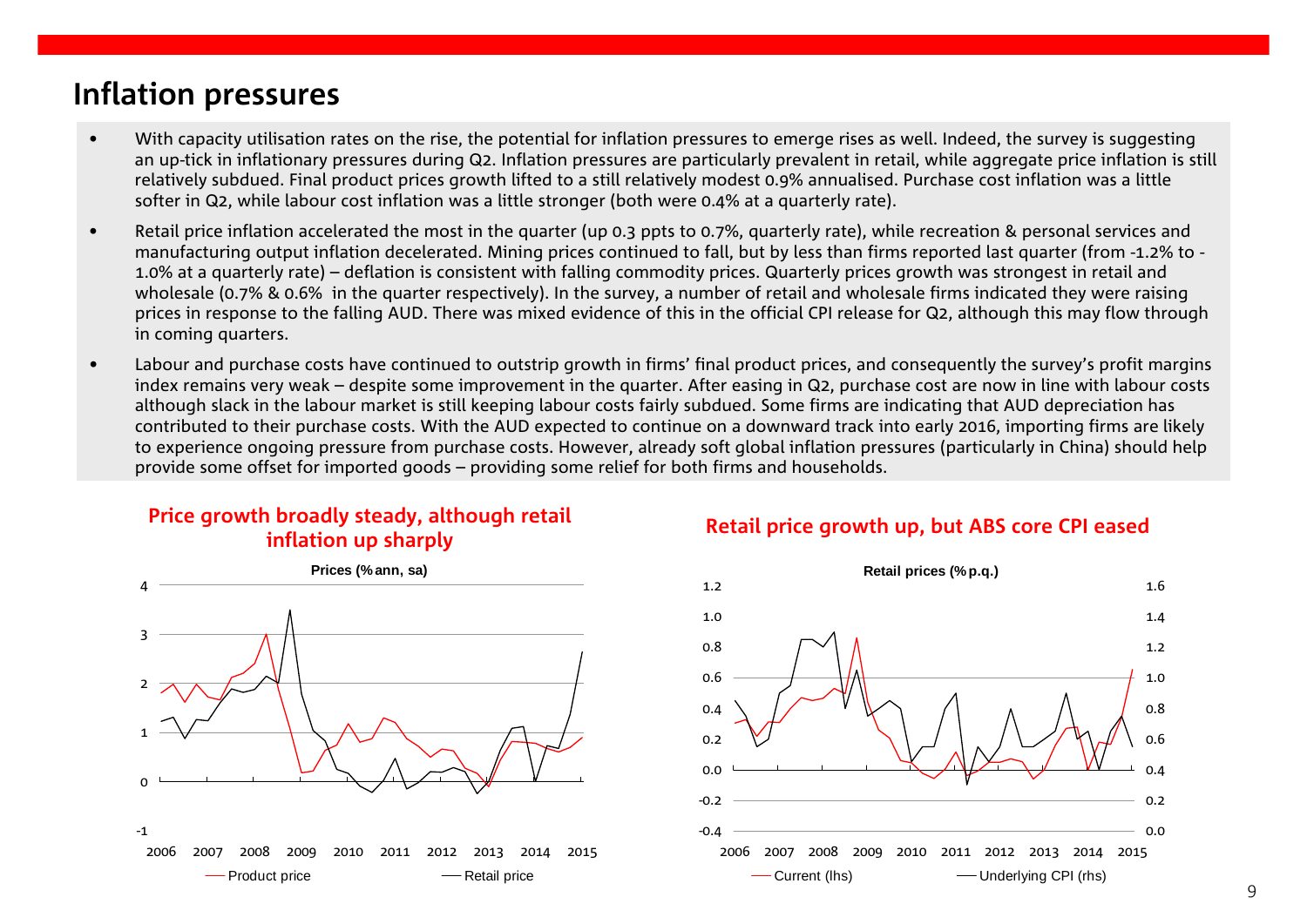# **Labour costs (details) and expectations for AUD, rates and inflation**

- • Annualised labour costs growth picked up to 1.6% in the quarter, which is still well below the series average of around 3.0% since 1989. The subdued pace of growth is consistent with soft employment conditions and a published unemployment rate of 6% (only marginally below the more than decade high of 6.3% in January). Wage pressures are likely to remain fairly benign, with wage increases under EBAs expected to average just 2.7% over the next year, or 1.8% after allowing for productivity offsets.
- • On average, businesses revised up their expectation for short-term interest rates, anticipating rates will remain unchanged – last quarter firms expectations suggested a 50% probability of a 25bp cut. This is consistent with NAB Economics expectation for the RBA to wait and see how recent cuts play out – in light of improving short-term partials and ongoing strength in residential markets. Exchange rate expectations (6-months-ahead) lifted slightly in the quarter to US\$0.78, from US\$0.77, with firms apparently not anticipating the depreciation that has already taken place following the survey period.
- • Medium-term inflation expectations remained soft, with 62% of respondents expecting inflation to remain below 3% (up slightly from the previous quarter), slightly less than a third (31%) expecting inflation of 3-4% (was 33%). Less than 3% of firms believe inflation is a serious problem (down slightly from last quarter), while 26% believe it is a minor problem (29% previously).



## **Soft labour market restrain labour cost**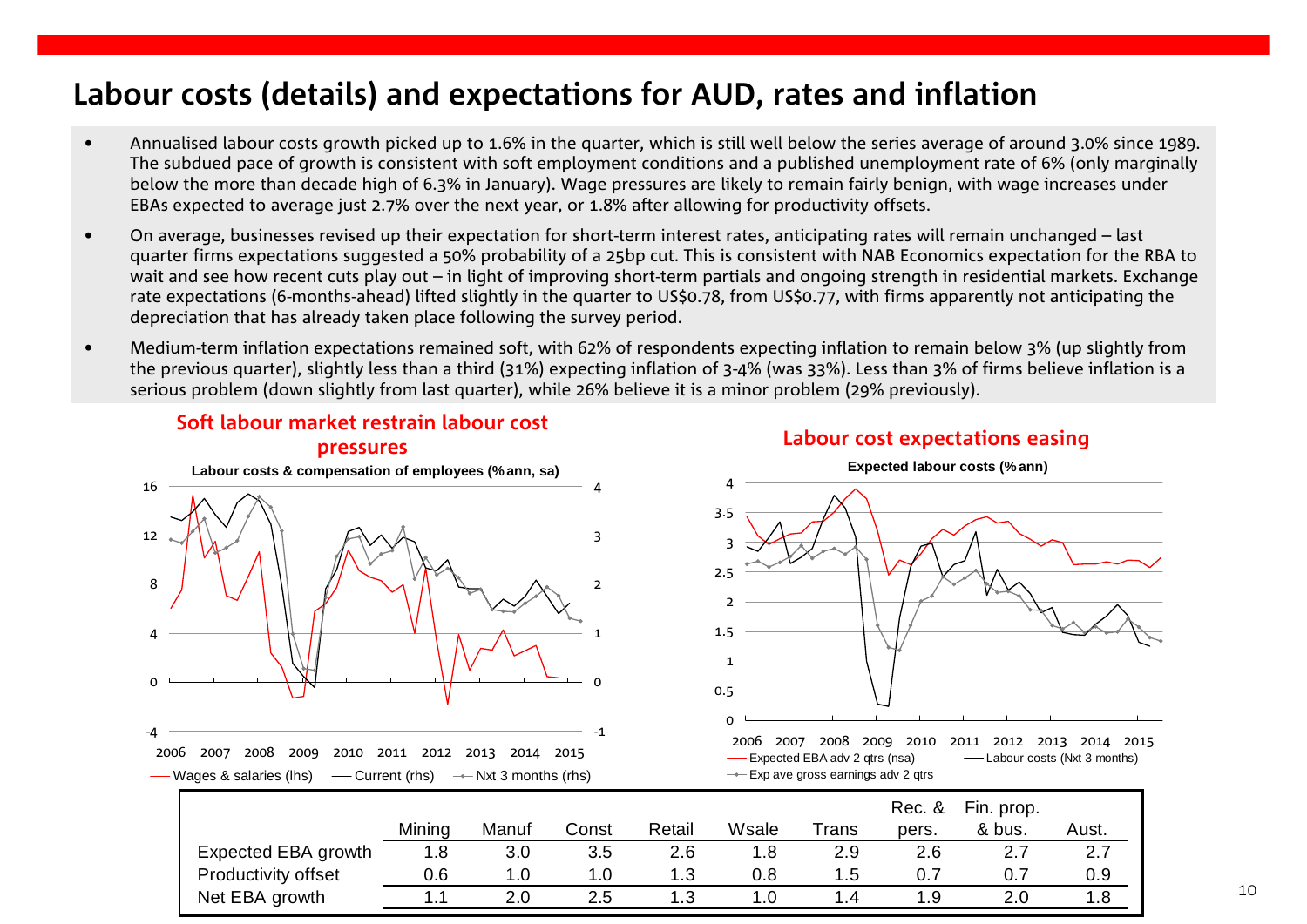# **Business & the AUD**

- • In NAB's Quarterly Business Survey, we have asked businesses how they have been affected by the level of the Australian dollar, and what strategies they have been using to mitigate the negative impacts. The interviews for this question were conducted between 25 May and 11 June, when the exchange rate averaged \$US 0.77 and 64.2 on a TWI basis. These levels are similar to the December survey period (\$US 0.78 and 64.2 on a TWI basis) and above current rates (around \$US 0.75).
- • According to the survey, more than 30% of non-farm businesses reported an adverse impact from the AUD (similar to Q1 2015), which is not too surprising given the similar level of the AUD since the last survey (although there was some notable volatility during the period. Unsurprisingly, most industries recorded only minor changes in the impacts felt from the AUD in the quarter, although both transport & utilities and construction recorded a notable improvement/less negative impacts – although it is possible that this reflects a lagged impact from previous depreciation. Looking over a longer period (12 months), most industries appear to have seen a benefit from AUD depreciation. Retail, transport & utilities and wholesale are the exceptions, which could reflect higher import costs.
- • It is not surprising that the implications for import costs is having a negative impact on wholesalers, with flow on effects to retailers – despite helping competitiveness against overseas online retailers. Retail, along with recreation & personal services, are the industries where firms are most uncertain over how to manage their currency risk (p3). It is still wholesale and manufacturing that are most adversely affected by the level of the AUD, while service sectors appear to be most insulated, which could reflect less import competition and few foreign input costs.
- • In terms of how businesses are responding to the negative effects, hedging remains the most common strategy used by affected firms (and rose further), especially in wholesale, manufacturing and retail. Firms indicated a slightly higher preference for 'conservative' measures of managing currency pressures in the quarter. In particular, more firms are focussing on hedging, reducing overheads and downsizing – the latter two still being most prevalent in mining.



### **Exchange rate similar to previous**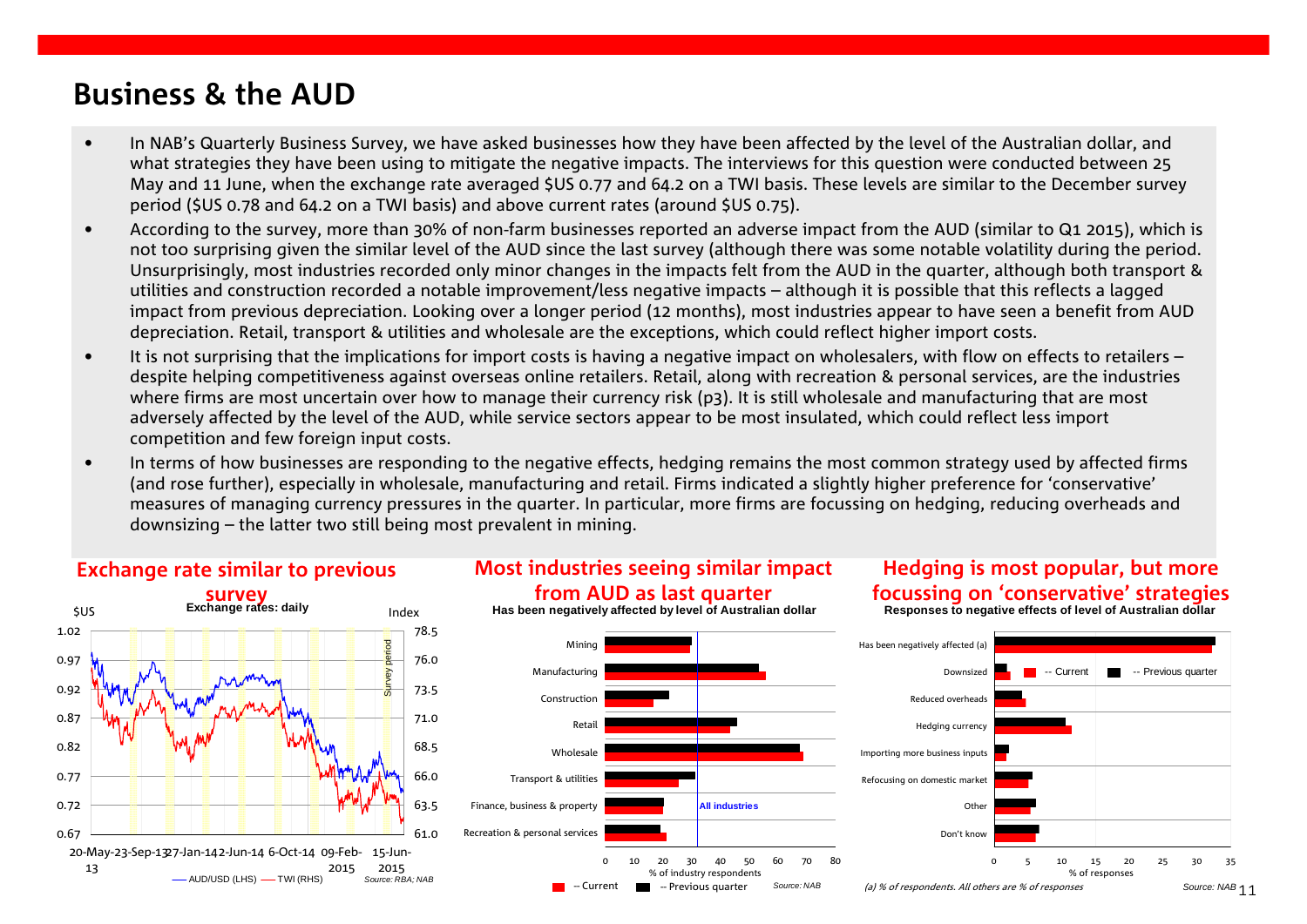# **Business & the AUD (cont.)**

- • Negative exchange rate effects eased slightly for most mainland states in the quarter, although NSW and WA worsened marginally. Negative impacts are still most prevalent in Victoria despite improving in the quarter (consistent with the larger manufacturing base) . Tasmania reported the biggest decrease in the share of firms negatively affected by the AUD and the overall proportion is still smallest of the states.
- • Queensland is on par with South Australia as the second most affected state. This is despite the benefits for their large commodity and tourism sectors from the AUD depreciation seen over the past year.
- • Similarly, the deterioration in WA in recent quarters is not consistent with the expected implications for the mining industry.
- • Hedging was important for wholesalers, manufacturers and retailers, although this is the most common strategy for most industries. Downsizing and cost reduction is used most in wholesale and mining, although still only employed by a relatively small proportion of firms. Nevertheless, cost reduction is the preferred strategy of mining firms.

### **Impact of \$A mixed across states**

**Has been negatively affected by level of Australian dollar**



#### **Hedging preferred in wholesale and manufacturing**



#### **Responses to negative effects of level of Australian dollar**



**Responses to negative effects of level of Australian dollar**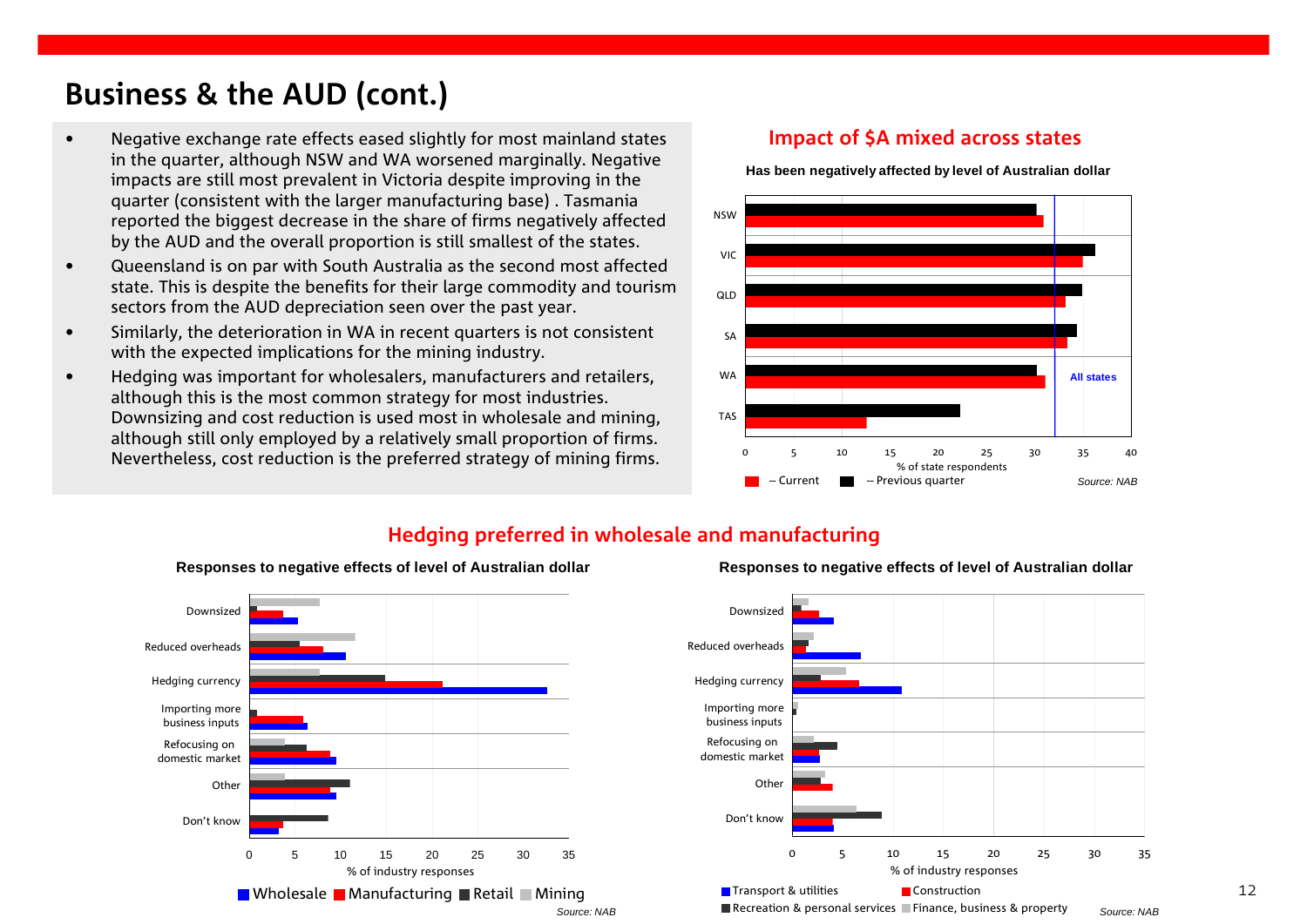# <span id="page-12-0"></span>**More details on industries**



### **Business confidence by industry (net balance)**

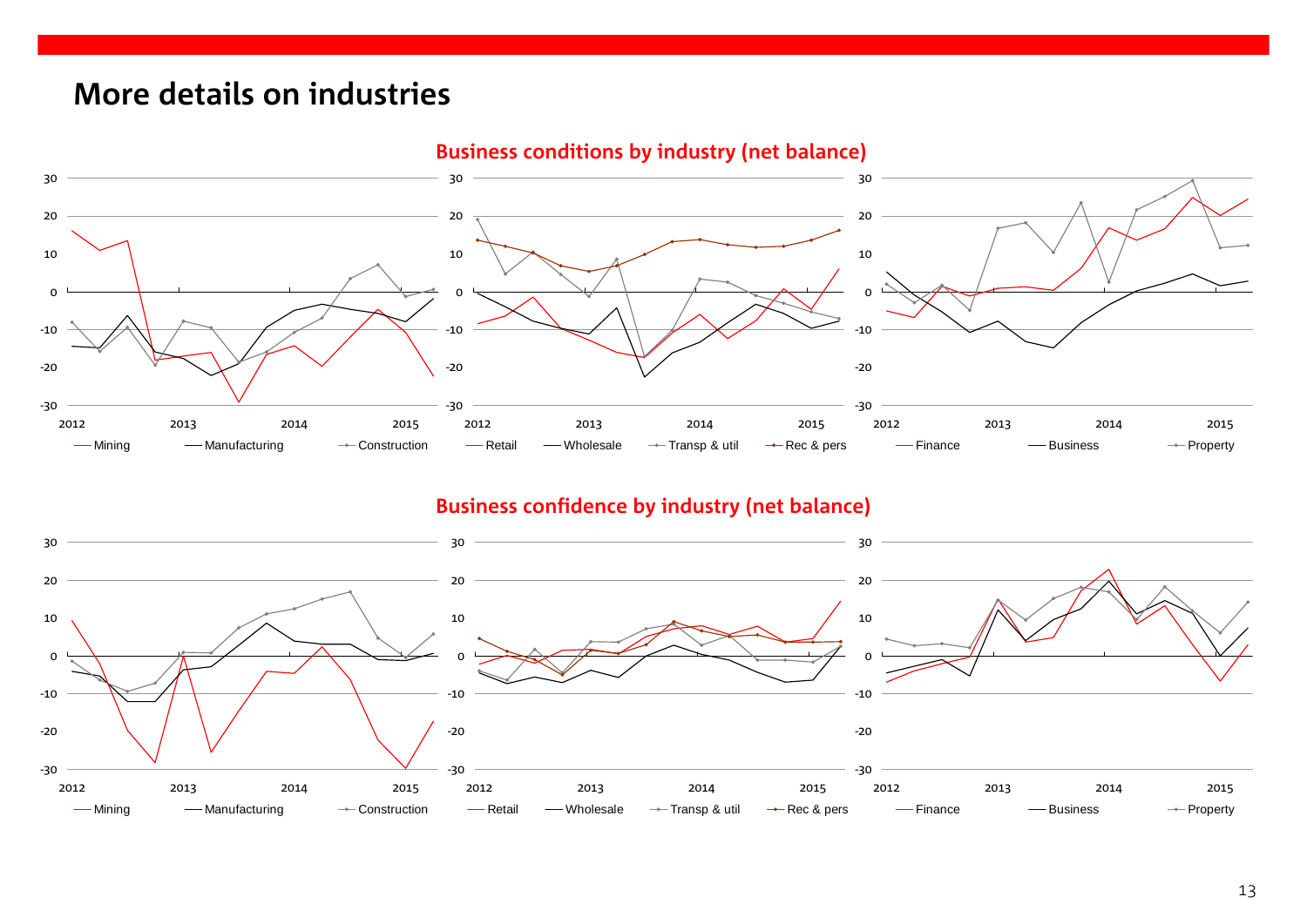# **More details on states**



### **Business conditions by state (net balance)**

### **Business confidence by state (net balance)**

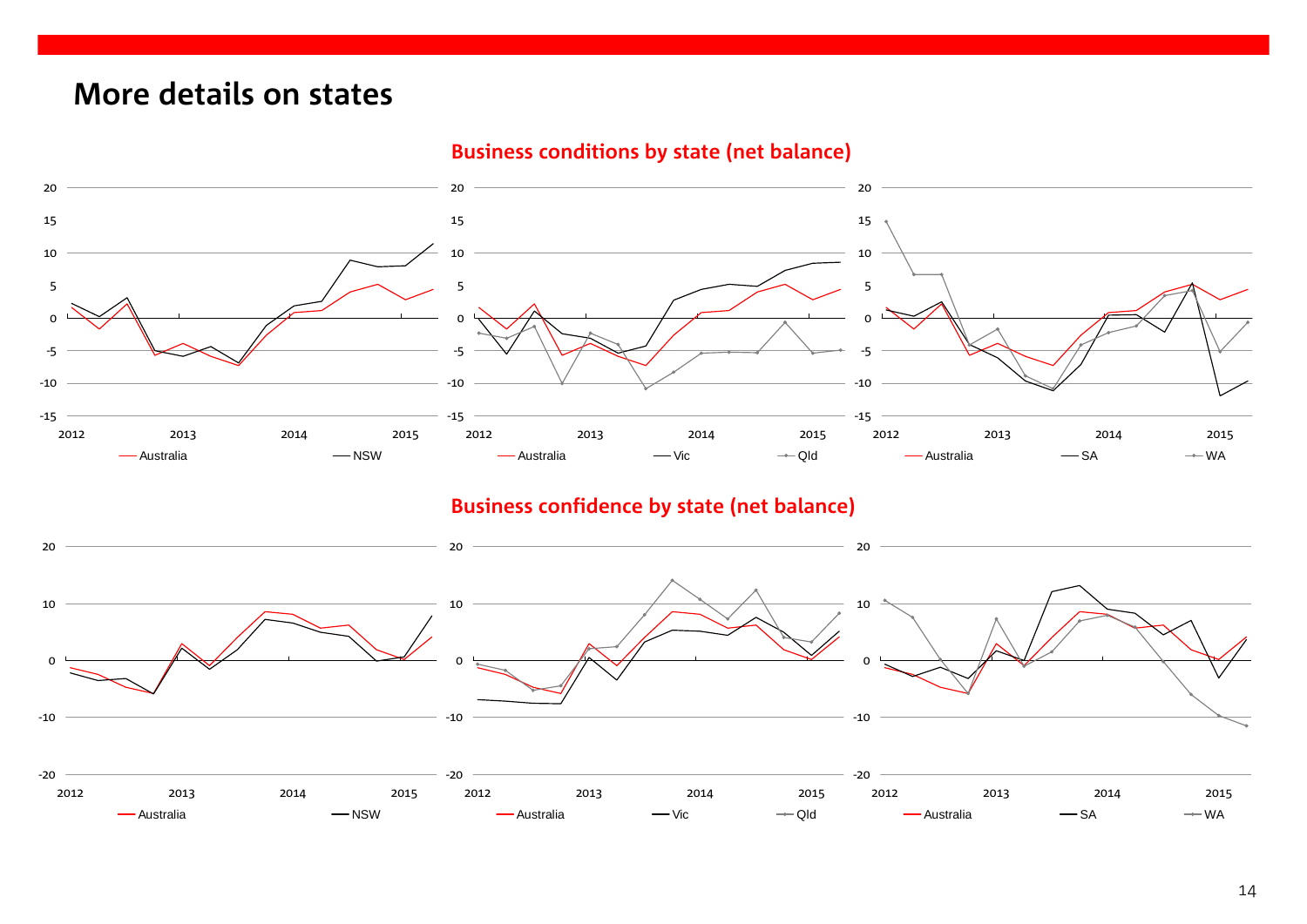# <span id="page-14-0"></span>Data appendix

|                                                                                                       |                |        | Quarterly                |          |             |                |                                                 | Monthly                         |                         |              |  |
|-------------------------------------------------------------------------------------------------------|----------------|--------|--------------------------|----------|-------------|----------------|-------------------------------------------------|---------------------------------|-------------------------|--------------|--|
|                                                                                                       | 2014q2         | 2014q3 | 2014q4                   | 2015q1   | 2015q2      |                | 2015m02 2015m03                                 |                                 | 2015m04 2015m05 2015m06 |              |  |
| Confidence                                                                                            | 6              | 6      | $\overline{2}$           | 0        | 4           | $\mathbf 0$    | 3                                               | 3                               | 8                       | 10           |  |
| Conditions                                                                                            | 1              | 4      | 5                        | 3        | 4           | 3              | 6                                               | $\overline{4}$                  | 6                       | 11           |  |
|                                                                                                       |                |        | Quarterly                |          |             |                |                                                 | Monthly                         |                         |              |  |
|                                                                                                       | 2014q2         | 2014q3 | 2014q4                   | 2015q1   | 2015q2      |                | 2015m02 2015m03                                 |                                 | 2015m04 2015m05 2015m06 |              |  |
| Trading                                                                                               | 4              | 9      | 10                       | 7        | 11          | 6              | 11                                              | 11                              | 12                      | 20           |  |
| Profitability                                                                                         | 0              | 4      | 6                        | 1        | 4           | $\overline{2}$ | 8                                               | 5                               | 8                       | 10           |  |
| Employment                                                                                            | 0              | -1     | $\Omega$                 | 0        | $-1$        | $-1$           | $\Omega$                                        | $-2$                            | $-1$                    | $\mathbf{1}$ |  |
| Quarterly <sup>(a)</sup>                                                                              |                |        |                          |          |             |                |                                                 | Monthly                         |                         |              |  |
|                                                                                                       | 2015q1         | 2015q2 | 2015q3                   | 2016q1   | 2016q2      | 2015m02        |                                                 | 2015m03 2015m04 2015m05 2015m06 |                         |              |  |
| Conditions                                                                                            | 3              | 4      |                          |          |             | 3              | $6\phantom{1}6$                                 | $\overline{4}$                  | $6\phantom{a}$          | 11           |  |
| Conds. next 3m                                                                                        | 9              | 8      | 10                       |          |             |                |                                                 |                                 |                         |              |  |
| Conds. nxt 12m                                                                                        | 24             | 24     | 25                       | 18       | 19          |                |                                                 |                                 |                         |              |  |
| Orders                                                                                                | $\overline{2}$ | 1      |                          |          |             | $\overline{2}$ | -1                                              | $-1$                            | $\overline{2}$          | 5            |  |
| Orders next 3m                                                                                        | $\overline{7}$ | 6      | 5                        |          |             |                |                                                 |                                 |                         |              |  |
| (a) Quarter to which expectation applies. Business conditions next 12 months not seasonally adjusted. |                |        |                          |          |             |                |                                                 |                                 |                         |              |  |
|                                                                                                       |                |        | Quarterly <sup>(a)</sup> |          |             | Monthly        |                                                 |                                 |                         |              |  |
|                                                                                                       | 2014q2         | 2014q3 | 2014q4                   | 2015q1   | 2015q2      |                | 2015m02 2015m03                                 |                                 | 2015m04 2015m05 2015m06 |              |  |
| Capacity utilis.                                                                                      | 80.5           | 80.4   | 80.9                     | 80.9     |             | 80.4           | 80.5                                            | 80.2                            | 80.9                    | 81.3         |  |
| Stocks current                                                                                        | 2              | 1      | 1                        | $\bf{0}$ |             | 0              | 0                                               | $\mathbf{1}$                    | $\Omega$                | $-2$         |  |
| Stocks next 3m                                                                                        | $-2$           | 0      | $-3$                     | $-4$     | $\mathbf 0$ |                |                                                 |                                 |                         |              |  |
| (a) Quarter to which expectation applies. All data are seasonally adjusted.                           |                |        |                          |          |             |                |                                                 |                                 |                         |              |  |
|                                                                                                       | 2014q2         |        | 2015q1                   |          | 2015q2      |                |                                                 | 2014q2                          | 2015q1                  | 2015q2       |  |
| Constraints on output (% of firms)*                                                                   |                |        |                          |          |             |                | Main constraints on profitability (% of firms)* |                                 |                         |              |  |
| Sales & orders<br>55.2                                                                                |                |        | 53.7                     |          | 53.9        | Interest rates | 2.8                                             |                                 | 3.1                     | 2.5          |  |
| Labour                                                                                                |                | 36.1   | 34.4                     |          | 33.5        | Wage costs     |                                                 | 9.7                             | 11.8                    | 12.0         |  |
| Premises & plant                                                                                      |                | 19.3   | 18.9                     |          | 19.2        | Labour         |                                                 | 6.3                             | 5.3                     | 4.4          |  |
| <b>Materials</b>                                                                                      |                | 9.8    |                          | 8.7      | 10.6        | Capital        |                                                 | 2.6                             | 2.5                     | 2.0          |  |
|                                                                                                       |                |        |                          |          |             | Demand         |                                                 | 51.8                            | 49.9                    | 51.5         |  |
| * not s.a.                                                                                            |                |        |                          |          |             | All other      |                                                 | 26.8                            | 27.4                    | 27.6         |  |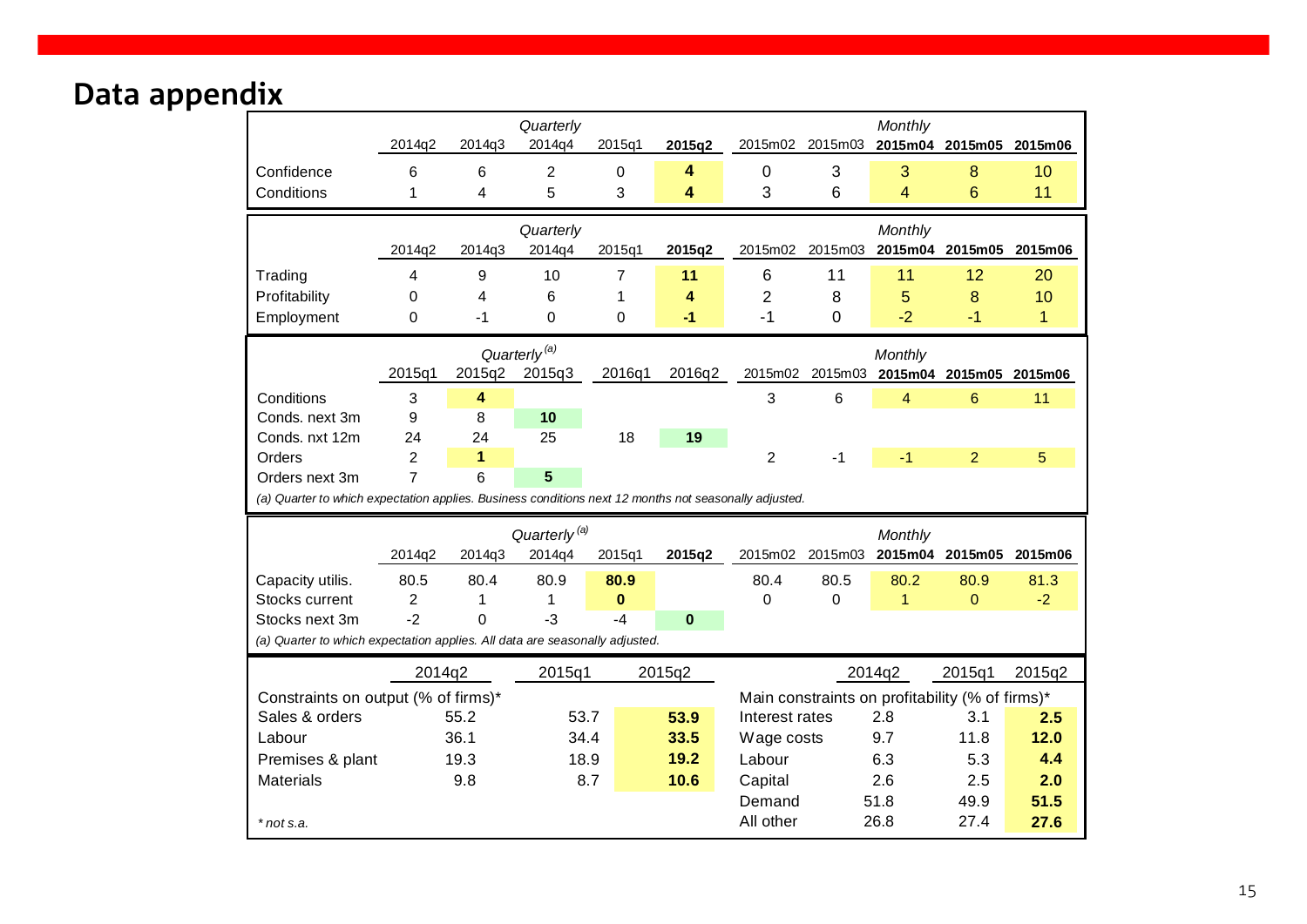# **Data appendix (cont.)**

|                                                                                                         | 2015q1 | 2015g2 | Quarterly <sup>(a)</sup><br>2015q3 | 2016q1 | 2016q2 | 2015m02 | 2015m03 | Monthly<br>2015m04 | 2015m05    | 2015m06 |
|---------------------------------------------------------------------------------------------------------|--------|--------|------------------------------------|--------|--------|---------|---------|--------------------|------------|---------|
| Empl current                                                                                            | 0      | $-1$   |                                    |        |        | -1      | 0       | $-2$               | $-1$       |         |
| Empl next 3m                                                                                            |        | 0      | $\bf{0}$                           |        |        |         |         |                    |            |         |
| Empl nxt 12m                                                                                            |        |        | 10                                 | 3      |        |         |         |                    |            |         |
| (a) Quarter to which expectation applies. Employment conditions next 12 months not seasonally adjusted. |        |        |                                    |        |        |         |         |                    |            |         |
|                                                                                                         |        |        |                                    |        |        |         |         | Rec. &             | Fin. prop. |         |
|                                                                                                         |        |        |                                    |        |        |         |         |                    |            |         |
|                                                                                                         |        | Mining | Manuf                              | Const  | Retail | Wsale   | Trans   | pers.              | & bus.     | Aust.   |
| Expected EBA growth                                                                                     |        | 1.8    | 3.0                                | 3.5    | 2.6    | 1.8     | 2.9     | 2.6                | 2.7        | 2.7     |
| Productivity offset                                                                                     |        | 0.6    | 1.0                                | 1.0    | 1.3    | 0.8     | 1.5     | 0.7                | 0.7        | 0.9     |

### **State Tables**

|                            |        |        | Quarterly |        |        | Monthly |         |                 |         |         |  |
|----------------------------|--------|--------|-----------|--------|--------|---------|---------|-----------------|---------|---------|--|
|                            | 2014g2 | 2014g3 | 2014q4    | 2015q1 | 2015q2 | 2015m02 | 2015m03 | 2015m04         | 2015m05 | 2015m06 |  |
| <b>Business conditions</b> |        |        |           |        |        |         |         |                 |         |         |  |
| <b>NSW</b>                 | 3      | 9      | 8         | 8      | 11     | 9       | 11      | 10 <sup>°</sup> | 12      | 12      |  |
| <b>VIC</b>                 | 5      | 5      |           | 8      | 9      | 8       | 14      | 9               | 9       | 18      |  |
| QLD                        | -5     | -5     | -1        | -5     | -5     | -8      | -5      |                 | $-3$    | 0       |  |
| <b>SA</b>                  |        | $-2$   | 5         | $-12$  | $-10$  | $-13$   | 0       | $-10$           | $-10$   | 3       |  |
| <b>WA</b>                  | $-1$   | 3      | 4         | -5     | -1     | -3      | 4       | $-12$           | 9       | 5       |  |

|                            |        |        | Quarterly |        |        | Monthly |    |                         |    |         |  |
|----------------------------|--------|--------|-----------|--------|--------|---------|----|-------------------------|----|---------|--|
|                            | 2014g2 | 2014q3 | 2014q4    | 2015q1 | 2015q2 | 2015m02 |    | 2015m03 2015m04 2015m05 |    | 2015m06 |  |
| <b>Business confidence</b> |        |        |           |        |        |         |    |                         |    |         |  |
| <b>NSW</b>                 | 5      | 4      | 0         |        | 8      |         | 4  | 4                       | 13 | 12      |  |
| <b>VIC</b>                 | 4      | 8      | 5         |        | 5      | 2       | 4  | 0                       | 8  | 7       |  |
| QLD                        |        | 12     | 4         | 3      | 8      | 5       | 5  | 8                       | 10 | 6       |  |
| <b>SA</b>                  | 8      | 4      |           | -3     | 4      | $-10$   | -8 | 4                       | 6  | 4       |  |
| <b>WA</b>                  | 6      | 0      | -6        | $-10$  | $-12$  | $-14$   | -1 | - 1                     | -8 | 10      |  |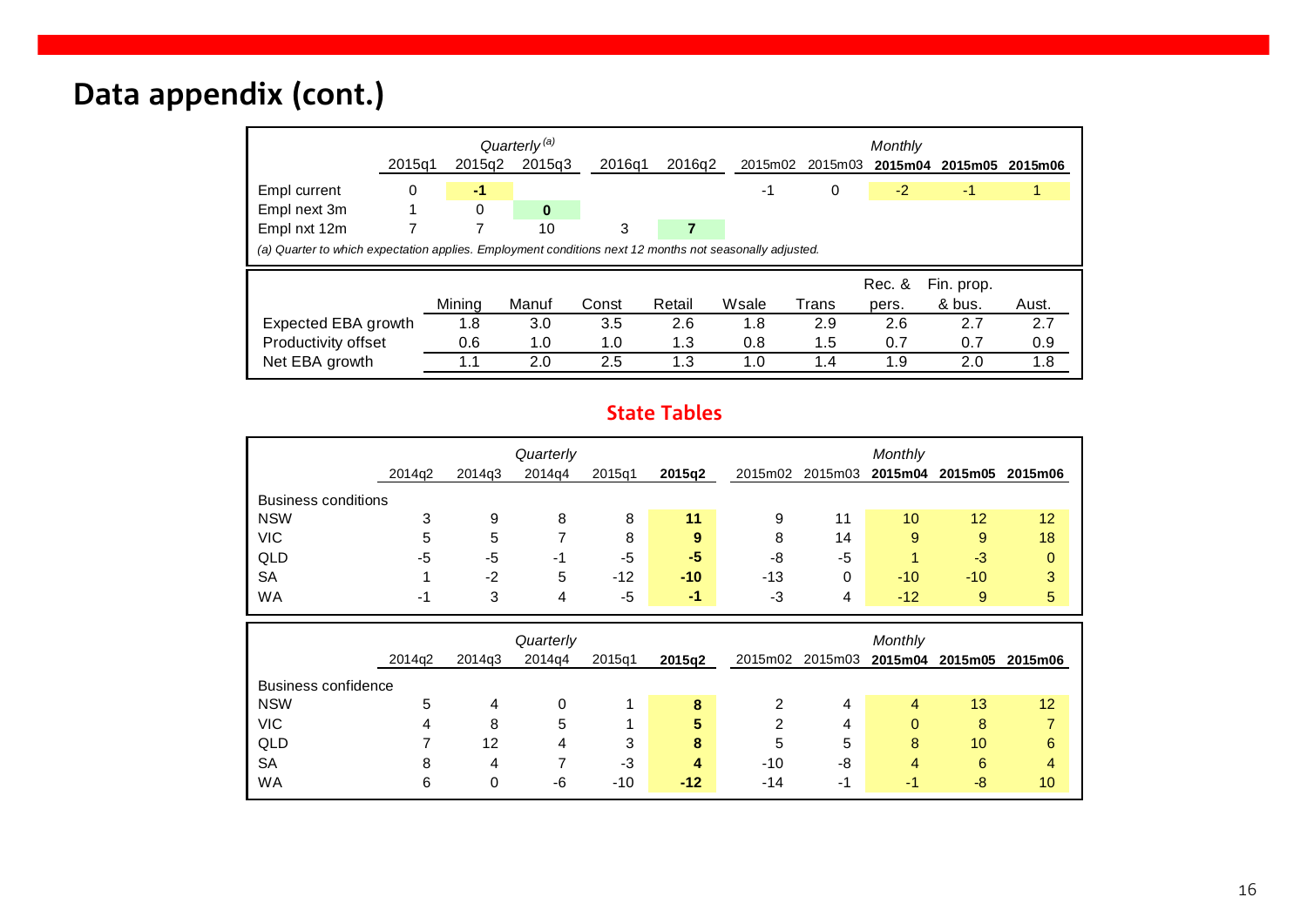# Author details

# **Economic Research**

### Alan Oster

Chief Economist +61 3 8634 2927

Riki Polygenis Head of Australian Economics & Commodities +61 3 8634 1663

James Glenn Senior Economist – Australia & Commodities +61 3 9208 8129